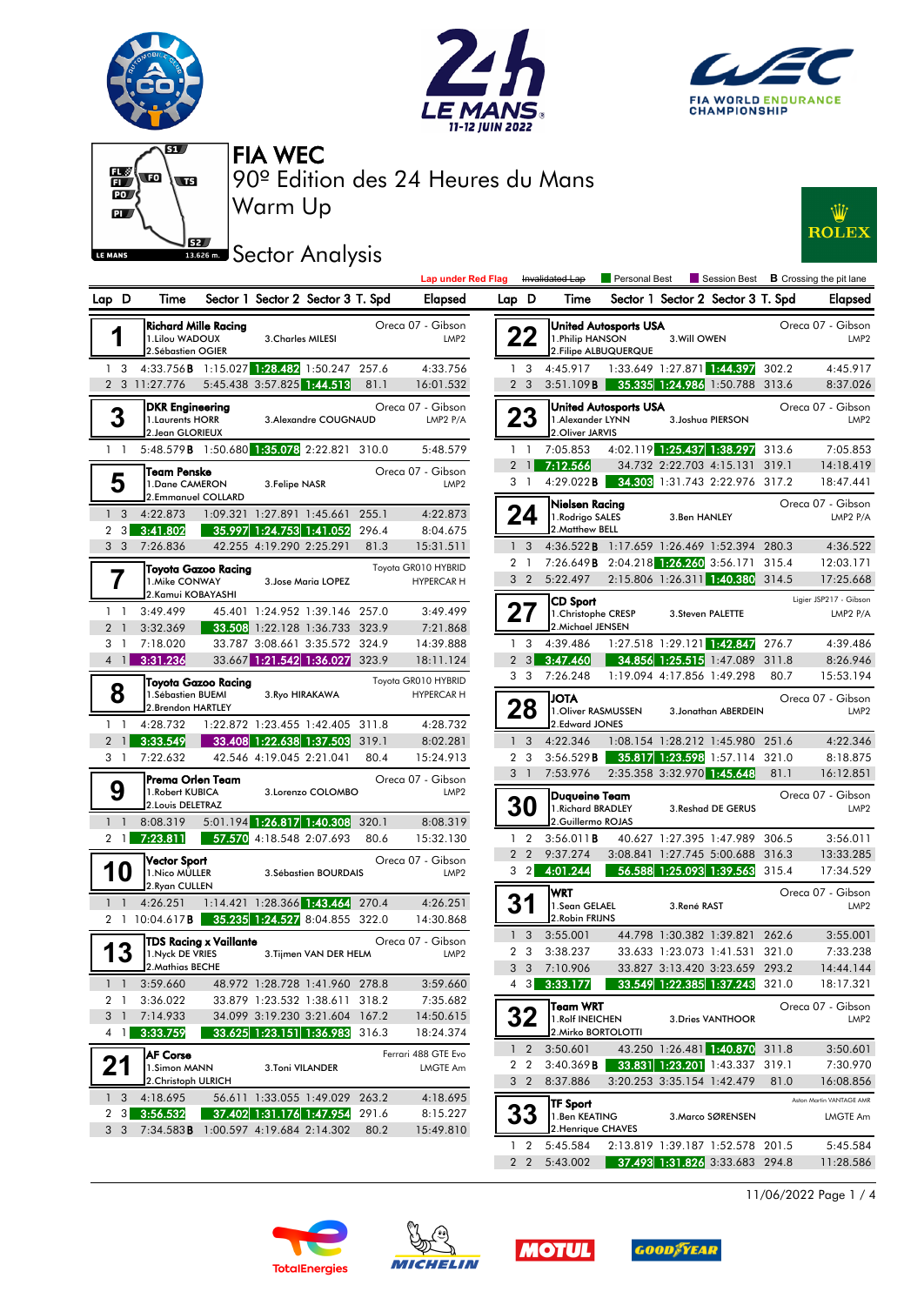







Warm Up 90º Edition des 24 Heures du Mans FIA WEC

## **SEZ**<br>**Sector Analysis**



|                |                |                                                          |                                                                                  |                                   |                       |                                 | <b>Lap under Red</b>                    |  |  |
|----------------|----------------|----------------------------------------------------------|----------------------------------------------------------------------------------|-----------------------------------|-----------------------|---------------------------------|-----------------------------------------|--|--|
| Lap            | D              | Time                                                     |                                                                                  | Sector 1 Sector 2 Sector 3 T. Spd |                       |                                 | Elapsed                                 |  |  |
| 3              | $\overline{2}$ | 5:40.077                                                 |                                                                                  | 1:24.901 2:24.885 1:50.291        |                       | 213.8                           | 17:08.663                               |  |  |
|                |                | 2.Alex BRUNDLE                                           | <b>Inter Europol Competition</b><br>1. Jakub SMIECHOWSKI                         |                                   | 3.Esteban GUTIERREZ   |                                 | Oreca 07 - Gibson<br>LMP <sub>2</sub>   |  |  |
| $\mathbf{1}$   | $\overline{2}$ | 4:13.659                                                 |                                                                                  | 1:03.632 1:27.910 1:42.117        |                       | 305.6                           | 4:13.659                                |  |  |
| 2              | $\overline{2}$ | 3:35.327                                                 | 34.144                                                                           | 1:23.011                          | 1:38.172              | 315.4                           | 7:48.986                                |  |  |
| 3              | $\overline{2}$ | 7:35.808B                                                |                                                                                  | 36.875 4:13.405 2:45.528          |                       | 80.3                            | 15:24.794                               |  |  |
|                |                | Ultimate<br>2. Matthieu LAHAYE                           | 1.Jean-Baptiste LAHAYE                                                           |                                   | 3. François HERIAU    |                                 | Oreca 07 - Gibson<br>LMP2 $P/A$         |  |  |
| 1              | $\overline{2}$ | 4:31.787                                                 |                                                                                  | 1:14.149 1:31.645 1:45.993        |                       | 240.9                           | 4:31.787                                |  |  |
| $\overline{2}$ | $\overline{2}$ | 3:44.580                                                 |                                                                                  | 35.190 1:25.380 1:44.010          |                       | 315.4                           | 8:16.367                                |  |  |
| 3              | 2              | 7:26.895B                                                |                                                                                  | 1:01.992 4:18.385 2:06.518        |                       | 81.1                            | 15:43.262                               |  |  |
|                | 36             | Alpine ELF Team<br>1.André NEGRÃO<br>2. Nicolas LAPIERRE |                                                                                  |                                   | 3. Matthieu VAXIVIERE |                                 | Alpine A480 - Gibson<br><b>HYPERCAR</b> |  |  |
| $\mathbf{1}$   | $\overline{2}$ | 4:12.833B                                                |                                                                                  | 1:00.917 1:27.574                 | 1:44.342              | 286.9                           | 4:12.833                                |  |  |
| $\overline{2}$ | $\overline{2}$ | 12:28.487                                                |                                                                                  | 8:17.054 2:34.129 1:37.304        |                       | 80.4                            | 16:41.320                               |  |  |
| 37             |                | COOL Racing<br>1.Yifei YE<br>2. Ricky TAYLOR             |                                                                                  |                                   | 3. Niklas KRUETTEN    |                                 | Oreca 07 - Gibson<br>LMP <sub>2</sub>   |  |  |
| 1              | $\overline{2}$ | 4:19.457                                                 |                                                                                  | 1:01.516 1:31.667 1:46.274        |                       | 273.9                           | 4:19.457                                |  |  |
| $\overline{2}$ | $\overline{2}$ | 4:00.779B                                                |                                                                                  | 35.239 1:25.132                   | 2:00.408              | 314.5                           | 8:20.236                                |  |  |
| 3              | $\mathbf{1}$   | 8:39.327                                                 |                                                                                  | 4:45.959 2:09.032 1:44.336        |                       | 261.9                           | 16:59.563                               |  |  |
|                | 8              | <b>ATOL</b><br>1. Roberto GONZALEZ                       | 2.Antonio Felix DA COSTA                                                         |                                   | 3. William STEVENS    |                                 | Oreca 07 - Gibson<br>LMP <sub>2</sub>   |  |  |
| 1              | $\overline{2}$ | 3:50.908                                                 |                                                                                  | 46.438 1:25.495 1:38.975          |                       | 297.2                           | 3:50.908                                |  |  |
| $\overline{2}$ | $\overline{2}$ | 3:40.510B                                                |                                                                                  | 34.028 1:22.983                   | 1:43.499              | 323.9                           | 7:31.418                                |  |  |
| 3              | 3              | 9:58.675                                                 |                                                                                  | 6:55.033 1:24.664 1:38.978        |                       | 297.2                           | 17:30.093                               |  |  |
|                | 39             | Graff Racing<br>1. Eric TROUILLET<br>2.Sébastien PAGE    |                                                                                  | 3. David DROUX                    |                       | Oreca 07 - Gibson<br>LMP2 $P/A$ |                                         |  |  |
| 1              | 1              | 4:55.379                                                 |                                                                                  | 1:33.404 1:33.536 1:48.439        |                       | 281.7                           | 4:55.379                                |  |  |
| $\overline{2}$ | 1              | 4:16.098                                                 | 35.565                                                                           | 1:25.541                          | 2:14.992              | 315.4                           | 9:11.477                                |  |  |
| 3              | 1              | 7:01.179                                                 |                                                                                  | 1:26.237 3:45.647 1:49.295        |                       | 80.3                            | 16:12.656                               |  |  |
|                |                | Realteam by WRT<br>1.Rui ANDRADE                         | 2.Ferdinand HABSBURG                                                             | 3. Norman NATO                    |                       |                                 | Oreca 07 - Gibson<br>LMP <sub>2</sub>   |  |  |
| 1              | $\overline{2}$ | 3:53.374                                                 |                                                                                  | 45.803 1:27.784 1:39.787          |                       | 265.8                           | 3:53.374                                |  |  |
| 2              | 2              | 3:36.290                                                 |                                                                                  | 34.092 1:23.728 1:38.470          |                       | 317.2                           | 7:29.664                                |  |  |
| 3              | $\overline{2}$ | 7:11.443                                                 |                                                                                  | 34.698 3:07.902 3:28.843          |                       | 317.2                           | 14:41.107                               |  |  |
| 4              | $\overline{2}$ | 3:34.362                                                 |                                                                                  | 34.273 1:22.980 1:37.109          |                       | 316.3                           | 18:15.469                               |  |  |
|                |                | 2. Fabio SCHERER                                         | <b>Inter Europol Competition</b><br>1. David HEINEMEIER-HANS3. Pietro FITTIPALDI |                                   |                       |                                 | Oreca 07 - Gibson<br>LMP <sub>2</sub>   |  |  |
| 1              | 2              | 4:47.067                                                 |                                                                                  | 1:35.678 1:28.591                 | 1:42.798              | 271.8                           | 4:47.067                                |  |  |
| 2              | $\overline{2}$ | 3:43.975                                                 |                                                                                  | 35.170 1:24.362                   | 1:44.443              | 322.0                           | 8:31.042                                |  |  |
| 3              | 2              | 7:18.322                                                 |                                                                                  | 1:23.541 4:12.691 1:42.090        |                       | 80.9                            | 15:49.364                               |  |  |
|                | 44             | ARC Bratislava<br>1. Miroslav KONOPKA<br>2.Bent VISCAAL  |                                                                                  |                                   | 3. Tristan VAUTIER    |                                 | Oreca 07 - Gibson<br>LMP2 P/A           |  |  |
| 1              | 2              | 4:30.512                                                 |                                                                                  | 1:20.893 1:27.438 1:42.181        |                       | 309.1                           | 4:30.512                                |  |  |

|                               |                                                                                      |                                  |                            |                                   |       | <b>Lap under Red Flag</b>             |              |                             | Invalidated Lap                                         | Personal Best                    |                            | Session Best                                                 |               | <b>B</b> Crossing the pit lane                       |
|-------------------------------|--------------------------------------------------------------------------------------|----------------------------------|----------------------------|-----------------------------------|-------|---------------------------------------|--------------|-----------------------------|---------------------------------------------------------|----------------------------------|----------------------------|--------------------------------------------------------------|---------------|------------------------------------------------------|
| D                             | Time                                                                                 |                                  |                            | Sector 1 Sector 2 Sector 3 T. Spd |       | <b>Elapsed</b>                        |              | Lap D                       | Time                                                    |                                  |                            | Sector 1 Sector 2 Sector 3 T. Spd                            |               | <b>Elapsed</b>                                       |
| $\overline{2}$                | 5:40.077                                                                             |                                  | 1:24.901 2:24.885 1:50.291 |                                   | 213.8 | 17:08.663                             |              | $2\quad2$                   | 3:40.327                                                | 34.645                           |                            | 1:23.984 1:41.698                                            | 321.0         | 8:10.839                                             |
|                               |                                                                                      | <b>Inter Europol Competition</b> |                            |                                   |       | Oreca 07 - Gibson                     |              | 3 <sub>2</sub>              | 7:22.721                                                |                                  | 57.899 4:17.259 2:07.563   |                                                              | 81.6          | 15:33.560                                            |
|                               | 1. Jakub SMIECHOWSKI<br>2. Alex BRUNDLE                                              |                                  |                            | 3.Esteban GUTIERREZ               |       | LMP <sub>2</sub>                      |              | 45                          | Algarve Pro Racing<br>1.Steven THOMAS                   |                                  | 3.René BINDER              |                                                              |               | Oreca 07 - Gibson<br>LMP2 P/A                        |
|                               | 4:13.659                                                                             |                                  |                            | 1:03.632 1:27.910 1:42.117 305.6  |       | 4:13.659                              |              |                             | 2. James ALLEN                                          |                                  |                            |                                                              |               |                                                      |
| 2                             | 3:35.327                                                                             |                                  | 34.144 1:23.011 1:38.172   |                                   | 315.4 | 7:48.986                              |              | $1\quad 2$                  | 4:29.225                                                |                                  |                            | 1:18.096 1:26.410 1:44.719 264.5                             |               | 4:29.225                                             |
| 2                             | 7:35.808B                                                                            |                                  | 36.875 4:13.405 2:45.528   |                                   | 80.3  | 15:24.794                             |              | $2\quad2$<br>3 <sub>2</sub> | 3:40.527<br>7:27.496 <b>B</b>                           |                                  | 56.765 4:18.822 2:11.909   | 34.707 1:24.690 1:41.130                                     | 317.2<br>79.4 | 8:09.752                                             |
|                               | lUltimate<br>2. Matthieu LAHAYE                                                      | 1. Jean-Baptiste LAHAYE          |                            | 3. François HERIAU                |       | Oreca 07 - Gibson<br>LMP2 P/A         |              | 46                          | <b>Team Project 1</b><br>1.Matteo CAIROLI               |                                  |                            | <b>3. Nicolas LEUTWILER</b>                                  |               | 15:37.248<br>Porsche 911 RSR - 19<br><b>LMGTE Am</b> |
| 2                             | 4:31.787                                                                             |                                  |                            | 1:14.149 1:31.645 1:45.993 240.9  |       | 4:31.787                              |              |                             | 2. Mikkel PEDERSEN                                      |                                  |                            |                                                              |               |                                                      |
| $\overline{2}$ $\overline{1}$ | 3:44.580                                                                             |                                  |                            | 35.190 1:25.380 1:44.010          | 315.4 | 8:16.367                              | $\mathbf{1}$ | $\overline{1}$              | 4:58.713                                                |                                  |                            | 1:37.426 1:31.373 1:49.914                                   | 297.2         | 4:58.713                                             |
| 2                             | 7:26.895B 1:01.992 4:18.385 2:06.518                                                 |                                  |                            |                                   | 81.1  | 15:43.262                             |              | $2 \quad 1$                 | 4:20.204                                                |                                  |                            | 36.541 1:29.286 2:14.377                                     | 298.0         | 9:18.917                                             |
|                               | Alpine ELF Team                                                                      |                                  |                            |                                   |       | Alpine A480 - Gibson                  |              | 3 <sup>1</sup>              | 7:01.102                                                |                                  | 1:24.884 3:41.067 1:55.151 |                                                              | 80.4          | 16:20.019                                            |
|                               | 1.André NEGRÃO<br>2.Nicolas LAPIERRE<br>4:12.833 <b>B</b> 1:00.917 1:27.574 1:44.342 |                                  |                            | 3. Matthieu VAXIVIERE             | 286.9 | <b>HYPERCAR</b><br>4:12.833           |              | 47                          | Algarve Pro Racing<br>1. Sophia FLOERSCH<br>2.John FALB |                                  | 3. Jack AITKEN             |                                                              |               | Oreca 07 - Gibson<br>LMP2 P/A                        |
|                               | 2 12:28.487                                                                          |                                  | 8:17.054 2:34.129 1:37.304 |                                   | 80.4  | 16:41.320                             |              | $1\quad$                    | 4:45.202                                                |                                  |                            | 1:32.131 1:27.972 1:45.099                                   | 301.3         | 4:45.202                                             |
|                               |                                                                                      |                                  |                            |                                   |       |                                       |              | 2 <sub>1</sub>              | 3:44.544                                                |                                  |                            | 35.198 1:24.704 1:44.642                                     | 317.2         | 8:29.746                                             |
|                               | COOL Racina<br>1.Yifei YE                                                            |                                  |                            | 3. Niklas KRUETTEN                |       | Oreca 07 - Gibson<br>LMP <sub>2</sub> |              | 3 1                         | 7:20.561                                                |                                  | 1:18.126 4:16.207 1:46.228 |                                                              | 80.9          | 15:50.307                                            |
|                               | 2. Ricky TAYLOR                                                                      |                                  |                            |                                   |       |                                       |              |                             |                                                         |                                  |                            |                                                              |               |                                                      |
| 2                             | 4:19.457                                                                             |                                  |                            | 1:01.516 1:31.667 1:46.274 273.9  |       | 4:19.457                              |              |                             | <b>IDEC Sport</b><br>1. Paul LAFARGUE                   |                                  | 3. Patrick PILET           |                                                              |               | Oreca 07 - Gibson<br>LMP <sub>2</sub>                |
|                               | 4:00.779B                                                                            |                                  |                            | 35.239 1:25.132 2:00.408 314.5    |       | 8:20.236                              |              |                             | 2. Paul Loup CHATIN                                     |                                  |                            |                                                              |               |                                                      |
|                               | 8:39.327                                                                             |                                  |                            | 4:45.959 2:09.032 1:44.336 261.9  |       | 16:59.563                             | $\mathbf{1}$ | $\overline{2}$              | 3:55.892                                                |                                  | 44.377 1:28.366 1:43.149   |                                                              | 265.8         | 3:55.892                                             |
|                               | <b>ATOL</b>                                                                          |                                  |                            |                                   |       | Oreca 07 - Gibson                     |              | 2 <sub>2</sub>              | 3:38.548                                                |                                  | 34.652 1:23.575 1:40.321   |                                                              | 320.1         | 7:34.440                                             |
|                               | 1. Roberto GONZALEZ                                                                  |                                  |                            | 3. William STEVENS                |       | LMP <sub>2</sub>                      |              | 3 <sub>2</sub>              | 7:11.949                                                |                                  |                            | 34.462 3:14.639 3:22.848                                     | 248.1         | 14:46.389                                            |
|                               |                                                                                      | 2. Antonio Felix DA COSTA        |                            |                                   |       |                                       |              | $4\quad2$                   | 3:35.253                                                |                                  |                            | 34.103 1:23.161 1:37.989                                     | 317.2         | 18:21.642                                            |
|                               | 3:50.908                                                                             |                                  | 46.438 1:25.495 1:38.975   |                                   | 297.2 | 3:50.908                              |              |                             | <b>AF Corse</b>                                         |                                  |                            |                                                              |               | Ferrari 488 GTE Evo                                  |
|                               | 3:40.510B                                                                            |                                  |                            | 34.028 1:22.983 1:43.499          | 323.9 | 7:31.418                              |              | 51                          |                                                         | 1. Alessandro PIER GUIDI         | <b>3.Daniel SERRA</b>      |                                                              |               | <b>LMGTE Pro</b>                                     |
|                               | 9:58.675                                                                             |                                  |                            | 6:55.033 1:24.664 1:38.978 297.2  |       | 17:30.093                             |              |                             | 2. James CALADO                                         |                                  |                            |                                                              |               |                                                      |
|                               | <b>Graff Racing</b>                                                                  |                                  |                            |                                   |       | Oreca 07 - Gibson                     | $\mathbf{1}$ | $\overline{2}$              | 4:32.068B 1:07.023 1:32.118 1:52.927 244.8              |                                  |                            |                                                              |               | 4:32.068                                             |
|                               | 1. Eric TROUILLET                                                                    |                                  | 3. David DROUX             |                                   |       | LMP2 $P/A$                            |              | 2 <sub>2</sub>              | 7:13.271                                                |                                  |                            | 1:54.947 1:28.998 3:49.326                                   | 303.0         | 11:45.339                                            |
|                               | 2.Sébastien PAGE                                                                     |                                  |                            | 1:33.404 1:33.536 1:48.439        | 281.7 |                                       |              | $3 \quad 2$                 | 5:20.800                                                | 1:24.560 2:10.256 1:45.984 252.2 |                            |                                                              |               | 17:06.139                                            |
|                               | 4:55.379<br>4:16.098                                                                 |                                  |                            | 35.565 1:25.541 2:14.992 315.4    |       | 4:55.379<br>9:11.477                  |              | 52                          | <b>AF Corse</b>                                         |                                  |                            |                                                              |               | Ferrari 488 GTE Evo                                  |
|                               | 7:01.179                                                                             |                                  | 1:26.237 3:45.647 1:49.295 |                                   | 80.3  | 16:12.656                             |              |                             | 1. Miguel MOLINA<br>2. Antonio FUOCO                    |                                  | 3.Davide RIGON             |                                                              |               | <b>LMGTE Pro</b>                                     |
|                               |                                                                                      |                                  |                            |                                   |       |                                       |              | $1\quad$                    | 5:44.191                                                |                                  |                            | 2:16.670 1:35.515 1:52.006 242.6                             |               | 5:44.191                                             |
|                               | Realteam by WRT<br>1.Rui ANDRADE                                                     |                                  | 3. Norman NATO             |                                   |       | Oreca 07 - Gibson<br>LMP <sub>2</sub> |              | $2 \mid$                    | 5:33.403                                                |                                  |                            | 36.995 1:29.642 3:26.766 300.5                               |               | 11:17.594                                            |
|                               |                                                                                      | 2. Ferdinand HABSBURG            |                            |                                   |       |                                       |              | 3 1                         | 5:41.516                                                |                                  |                            | 1:24.589 2:28.986 1:47.941                                   | 155.9         | 16:59.110                                            |
| 2                             | 3:53.374                                                                             |                                  |                            | 45.803 1:27.784 1:39.787 265.8    |       | 3:53.374                              |              |                             | <b>AF Corse</b>                                         |                                  |                            |                                                              |               | Ferrari 488 GTE Evo                                  |
|                               | 3:36.290                                                                             |                                  |                            | 34.092 1:23.728 1:38.470 317.2    |       | 7:29.664                              | J            | ξЛ                          | 1. Thomas FLOHR                                         |                                  | 3. Nick CASSIDY            |                                                              |               | LMGTE Am                                             |
| 2                             | 7:11.443                                                                             |                                  |                            | 34.698 3:07.902 3:28.843 317.2    |       | 14:41.107                             |              |                             |                                                         | 2. Francesco CASTELLACCI         |                            |                                                              |               |                                                      |
| $2\mathsf{l}$                 | 3:34.362                                                                             |                                  |                            | 34.273 1:22.980 1:37.109 316.3    |       | 18:15.469                             |              |                             | $1 \quad 3 \quad 4:28.542$                              |                                  |                            | 1:02.276 1:34.423 1:51.843 288.5                             |               | 4:28.542                                             |
|                               |                                                                                      | <b>Inter Europol Competition</b> |                            |                                   |       | Oreca 07 - Gibson                     |              | $2 \quad 3$                 | 4:10.855                                                |                                  |                            | <b>37.425</b> 1: <b>31.791</b> 2:01.639                      | 296.4         | 8:39.397                                             |
|                               | 1. David HEINEMEIER-HANS3. Pietro FITTIPALDI                                         |                                  |                            |                                   |       | LMP <sub>2</sub>                      |              | 3 <sup>3</sup>              | 7:26.525                                                |                                  | 1:24.490 4:10.550 1:51.485 |                                                              | 80.7          | 16:05.922                                            |
|                               | 2. Fabio SCHERER                                                                     |                                  |                            |                                   |       |                                       |              |                             | Spirit of Race                                          |                                  |                            |                                                              |               | Ferrari 488 GTE Evo                                  |
| 2                             | 4:47.067                                                                             |                                  |                            | 1:35.678 1:28.591 1:42.798 271.8  |       | 4:47.067                              |              | 55                          | 1. Duncan CAMERON                                       |                                  | 3. David PEREL             |                                                              |               | <b>LMGTE Am</b>                                      |
| $\overline{2}$ $\overline{ }$ | 3:43.975                                                                             |                                  |                            | 35.170 1:24.362 1:44.443 322.0    |       | 8:31.042                              |              |                             | 2. Matthew GRIFFIN                                      |                                  |                            |                                                              |               |                                                      |
| 2                             | 7:18.322                                                                             |                                  | 1:23.541 4:12.691 1:42.090 |                                   | 80.9  | 15:49.364                             |              | $1\quad 2$                  | 4:21.097                                                |                                  |                            | 55.300 1:34.932 1:50.865 288.5                               |               | 4:21.097                                             |
|                               | ARC Bratislava                                                                       |                                  |                            |                                   |       | Oreca 07 - Gibson                     |              |                             | $2\quad 2$ 4:00.825<br>3 2 7:27.193                     |                                  |                            | 37.971 1:32.707 1:50.147 292.4<br>1:11.413 4:18.376 1:57.404 | 80.6          | 8:21.922<br>15:49.115                                |
|                               | 11 Miroslav KONOPKA                                                                  |                                  | 3.Tristan VAUTIER          |                                   |       | LMP2 P/A                              |              |                             |                                                         |                                  |                            |                                                              |               |                                                      |







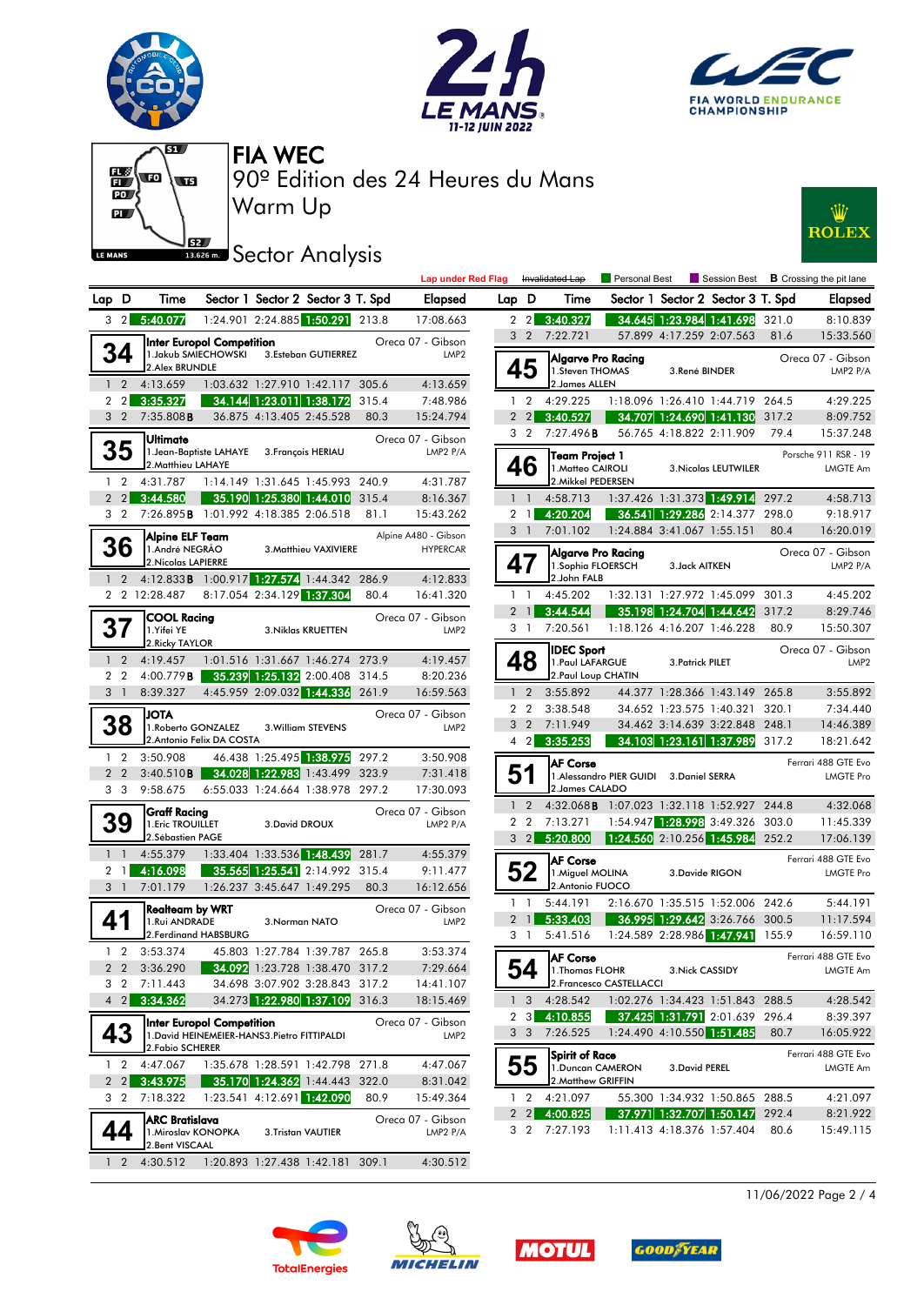







Warm Up 90º Edition des 24 Heures du Mans FIA WEC

## **J**<br>**Bases on** Sector Analysis



| Lap            | D              | Time                                                       |                                     |                            | Sector 1 Sector 2 Sector 3 T. Spd | Elapsed |                                             |  |  |  |
|----------------|----------------|------------------------------------------------------------|-------------------------------------|----------------------------|-----------------------------------|---------|---------------------------------------------|--|--|--|
|                | 56             | Team Project 1<br>1.Brendan IRIBE<br>2. Oliver MILLROY     |                                     |                            | 3.Ben BARNICOAT                   |         | Porsche 911 RSR - 19<br>LMGTE Am            |  |  |  |
| 1              | 3              | 5:03.525                                                   | 1:42.025 1:32.681                   |                            | 1:48.819                          | 283.9   | 5:03.525                                    |  |  |  |
| 2              | 3              | 4:39.322                                                   |                                     | 37.133 1:30.886 2:31.303   |                                   | 298.0   | 9:42.847                                    |  |  |  |
| 3              | 3              | 6:41.602                                                   | 1:24.657                            |                            | 3:28.783 1:48.162                 | 80.5    | 16:24.449                                   |  |  |  |
|                |                | Kessel Racing                                              |                                     |                            |                                   |         | Ferrari 488 GTE Evo                         |  |  |  |
|                |                | 1. Takeshi KIMURA                                          | 2. Frederik SCHANDORFF              | 3. Mikkel JENSEN           |                                   |         | <b>LMGTE Am</b>                             |  |  |  |
| 1              | 3              | 5:41.461                                                   |                                     |                            | 2:06.775 1:40.037 1:54.649        | 259.4   | 5:41.461                                    |  |  |  |
| $\overline{2}$ | 3              | 5:41.204B                                                  | 38.293                              | 1:33.871 3:29.040          |                                   | 271.1   | 11:22.665                                   |  |  |  |
|                | 59             | Inception Racing<br>1.Alexander WEST<br>2. Côme LEDOGAR    |                                     | 3. Marvin KLEIN            |                                   |         | Ferrari 488 GTE Evo<br><b>LMGTE Am</b>      |  |  |  |
| 1              | $\overline{2}$ | 4:55.443B                                                  |                                     |                            | 1:23.311 1:35.553 1:56.579        | 270.4   | 4:55.443                                    |  |  |  |
| $\overline{2}$ | $\mathbf{1}$   | 7:56.210                                                   | 1:53.353                            |                            | 1:36.774 4:26.083                 | 282.5   | 12:51.653                                   |  |  |  |
| 3              | 1              | 4:52.462                                                   | 1:18.801                            |                            | 1:37.177 1:56.484                 | 285.4   | 17:44.115                                   |  |  |  |
|                | 60             | Iron Lynx<br>1. Claudio SCHIAVONI<br>2.Alessandro BALZAN   |                                     |                            | 3.Raffaele GIAMMARIA              |         | Ferrari 488 GTE Evo<br>LMGTE Am             |  |  |  |
| 1              | 3              | 5:00.638                                                   | 1:27.905                            | 1:36.902 1:55.831          |                                   | 254.5   | 5:00.638                                    |  |  |  |
| $\overline{2}$ | 3              | 4:51.760 <b>B</b>                                          |                                     | 37.635 1:34.183 2:39.942   |                                   | 292.4   | 9:52.398                                    |  |  |  |
| 3              | $\mathbf{1}$   | 7:32.873                                                   | 2:58.601                            |                            | 2:32.456 2:01.816                 | 200.0   | 17:25.271                                   |  |  |  |
| 6              |                | <b>AF Corse</b><br>1. Louis PRETTE<br>2. Conrad GRUNEWALD  |                                     | 3. Vincent ABRIL           |                                   |         | Ferrari 488 GTE Evo<br>LMGTE Am             |  |  |  |
| 1              | 3              | 4:24.884                                                   |                                     | 56.190 1:34.704 1:53.990   |                                   | 283.9   | 4:24.884                                    |  |  |  |
| $\overline{2}$ | 3              | 4:00.708                                                   | 39.371                              | 1:31.579 1:49.758          |                                   | 294.0   | 8:25.592                                    |  |  |  |
| 3              | 3              | 7:28.908                                                   |                                     | 1:18.633 4:18.045 1:52.230 |                                   | 80.7    | 15:54.500                                   |  |  |  |
|                | 63             | Corvette Racing<br>1. Antonio GARCIA<br>2.Jordan TAYLOR    |                                     |                            | 3. Nicky CATSBURG                 |         | Chevrolet Corvette C8.R<br><b>LMGTE Pro</b> |  |  |  |
| 1              | $\mathbf{1}$   | 6:47.952                                                   | 3:22.595                            | 1:35.147 1:50.210          |                                   | 279.5   | 6:47.952                                    |  |  |  |
| $\overline{2}$ | 1              | 7:16.474                                                   | 36.852                              |                            | 2:12.144 4:27.478                 | 296.4   | 14:04.426                                   |  |  |  |
| 3              | <sup>1</sup>   | 3:54.788                                                   |                                     | 38.365 1:30.206 1:46.217   |                                   | 293.2   | 17:59.214                                   |  |  |  |
|                | 64             | <b>Corvette Racing</b><br>1. Tommy MILNER<br>2. Nick TANDY |                                     |                            | 3. Alexander SIMS                 |         | Chevrolet Corvette C8.R<br><b>LMGTE Pro</b> |  |  |  |
| 1              | 2              | 8:26.155B                                                  |                                     | 2:15.992 1:57.902 4:12.261 |                                   | 243.6   | 8:26.155                                    |  |  |  |
|                | 65             | Panis Racing<br>1.Julien CANAL<br>2. Nicolas JAMIN         |                                     |                            | 3.Job VAN UITERT                  |         | Oreca 07 - Gibson<br>LMP <sub>2</sub>       |  |  |  |
| 1              | 3              | 4:21.848                                                   |                                     | 1:06.648 1:29.135 1:46.065 |                                   | 298.0   | 4:21.848                                    |  |  |  |
| 2              | 3              | 3:40.009                                                   |                                     | 34.734 1:24.053 1:41.222   |                                   | 318.2   | 8:01.857                                    |  |  |  |
| 3              | 3              | 7:25.043                                                   |                                     | 44.384 4:19.375 2:21.284   |                                   | 81.3    | 15:26.900                                   |  |  |  |
|                | 66             | <b>JMW Motorsport</b><br>2.Mark KVAMME                     | 1.Renger VAN DER ZANDE 3.Jason HART |                            |                                   |         | Ferrari 488 GTE Evo<br>LMGTE Am             |  |  |  |
| 1              | 1              | 5:20.987                                                   |                                     | 1:37.164 1:42.991 2:00.832 |                                   | 264.5   | 5:20.987                                    |  |  |  |
| 2              | 1              | 5:41.114                                                   |                                     | 38.270 1:38.050 3:24.794   |                                   | 270.4   | 11:02.101                                   |  |  |  |
| 3              | 1              | 5:59.349                                                   |                                     | 1:24.563 2:40.756 1:54.030 |                                   | 80.1    | 17:01.450                                   |  |  |  |

|     |                                                                                                        |       | <b>Lap under Red Flag</b>                   |                      |                   | Invalidated Lap                                                     | Personal Best                            |              | Session Best                                                     |       | <b>B</b> Crossing the pit lane               |
|-----|--------------------------------------------------------------------------------------------------------|-------|---------------------------------------------|----------------------|-------------------|---------------------------------------------------------------------|------------------------------------------|--------------|------------------------------------------------------------------|-------|----------------------------------------------|
| D   | Sector 1 Sector 2 Sector 3 T. Spd<br>Time                                                              |       | <b>Elapsed</b>                              |                      | Lap D             | Time                                                                |                                          |              | Sector 1 Sector 2 Sector 3 T. Spd                                |       | Elapsed                                      |
|     | Team Project 1<br>1.Brendan IRIBE<br>3.Ben BARNICOAT<br>2.Oliver MILLROY                               |       | Porsche 911 RSR - 19<br>LMGTE Am            |                      |                   | Spirit of Race<br>1. Franck DEZOTEUX<br>2. Pierre RAGUES            |                                          |              | 3. Gabriel AUBRY                                                 |       | Ferrari 488 GTE Evo<br>LMGTE Am              |
| 3   | 1:42.025 1:32.681 1:48.819<br>5:03.525                                                                 | 283.9 | 5:03.525                                    | $\mathbf{1}$         | $\overline{2}$    | 4:36.297                                                            |                                          |              | 1:05.188 1:36.256 1:54.853                                       | 244.2 | 4:36.297                                     |
|     | 4:39.322<br>37.133 1:30.886 2:31.303                                                                   | 298.0 | 9:42.847                                    | $\overline{2}$       | $\overline{2}$    | 4:07.335B                                                           |                                          |              | 37.797 1:31.665 1:57.873                                         | 296.4 | 8:43.632                                     |
|     | 1:24.657 3:28.783 1:48.162<br>6:41.602                                                                 | 80.5  | 16:24.449                                   | 3 <sub>2</sub>       |                   | 7:29.732                                                            |                                          |              | 1:43.639 3:52.952 1:53.141                                       | 80.7  | 16:13.364                                    |
|     | <b>Kessel Racing</b><br>1.Takeshi KIMURA<br>3. Mikkel JENSEN<br>2. Frederik SCHANDORFF                 |       | Ferrari 488 GTE Evo<br>LMGTE Am             |                      | 4                 | <b>Riley Motorsports</b><br>1. Felipe FRAGA<br>2.Sam BIRD           |                                          |              | 3. Shane VAN GISBERGEN                                           |       | Ferrari 488 GTE Evo<br><b>LMGTE Pro</b>      |
|     | 2:06.775 1:40.037 1:54.649<br>5:41.461                                                                 | 259.4 | 5:41.461                                    | $\mathbf{1}$         | $\overline{2}$    | 5:44.547                                                            |                                          |              | 2:22.748 1:32.211 1:49.588                                       | 293.2 | 5:44.547                                     |
|     | 1:33.871 3:29.040 271.1<br>5:41.204B<br>38.293                                                         |       | 11:22.665                                   | $\overline{2}$       | $\overline{2}$    | 5:33.704                                                            |                                          |              | 37.139 1:30.552 3:26.013 297.2                                   |       | 11:18.251                                    |
|     | Inception Racing                                                                                       |       | Ferrari 488 GTE Evo                         | 3 <sub>2</sub>       |                   | 5:49.956B 1:24.565 2:29.179 1:56.212 154.8                          |                                          |              |                                                                  |       | 17:08.207                                    |
|     | 1.Alexander WEST<br>3. Marvin KLEIN<br>2.Côme LEDOGAR<br>4:55.443B<br>1:23.311 1:35.553 1:56.579 270.4 |       | LMGTE Am<br>4:55.443                        |                      | 75                | Iron Lynx<br>1. Pierre EHRET<br>2.Christian HOOK                    |                                          |              | <b>3. Nicolas VARRONE</b>                                        |       | Ferrari 488 GTE Evo<br>LMGTE Am              |
|     | 1:53.353 1:36.774 4:26.083<br>7:56.210                                                                 | 282.5 | 12:51.653                                   | 1 <sup>3</sup>       |                   | 4:35.648                                                            |                                          |              | 1:06.222 1:35.545 1:53.881                                       | 239.3 | 4:35.648                                     |
|     | 4:52.462<br>1:18.801 1:37.177 1:56.484                                                                 | 285.4 | 17:44.115                                   | $\overline{2}$       | 3                 | 4:05.346                                                            |                                          |              | 37.540 1:31.190 1:56.616                                         | 290.8 | 8:40.994                                     |
|     | Iron Lynx                                                                                              |       | Ferrari 488 GTE Evo                         | 3 <sub>3</sub>       |                   | 7:27.080B 1:24.378 4:07.076 1:55.626                                |                                          |              |                                                                  | 80.8  | 16:08.074                                    |
|     | 1.Claudio SCHIAVONI<br>3.Raffaele GIAMMARIA<br>2.Alessandro BALZAN<br>$1:27.905$ 1:36.902 1:55.831     | 254.5 | LMGTE Am                                    |                      |                   | Dempsey - Proton Racing<br>1. Christian RIED<br>2.Sebastian PRIAULX |                                          |              | 3. Harry TINCKNELL                                               |       | Porsche 911 RSR - 19<br>LMGTE Am             |
|     | 5:00.638<br>37.635 1:34.183 2:39.942<br>$4:51.760$ <b>B</b>                                            | 292.4 | 5:00.638<br>9:52.398                        | 1 <sub>3</sub>       |                   | 5:07.036                                                            |                                          |              | 1:43.026 1:32.513 1:51.497                                       | 294.8 | 5:07.036                                     |
|     | 7:32.873<br>2:58.601 2:32.456 2:01.816 200.0                                                           |       | 17:25.271                                   | $\overline{2}$       | $\lvert 3 \rvert$ | 4:36.473                                                            |                                          |              | 36.801 1:30.230 2:29.442 298.8                                   |       | 9:43.509                                     |
|     |                                                                                                        |       |                                             | 3 <sub>3</sub>       |                   | 6:44.211                                                            |                                          |              | 1:24.846 3:28.769 1:50.596                                       | 80.3  | 16:27.720                                    |
|     | <b>AF Corse</b><br>1. Louis PRETTE<br>3. Vincent ABRIL<br>2. Conrad GRUNEWALD                          |       | Ferrari 488 GTE Evo<br>LMGTE Am             |                      | 79                | <b>WeatherTech Racing</b><br>1. Cooper MACNEIL                      |                                          |              | 3. Thomas MERRILL                                                |       | Porsche 911 RSR - 19<br>LMGTE Am             |
| 3   | 4:24.884<br>56.190 1:34.704 1:53.990 283.9                                                             |       | 4:24.884                                    |                      |                   | 2.Julien ANDLAUER                                                   |                                          |              |                                                                  |       |                                              |
|     | 4:00.708<br>1:31.579 1:49.758<br>39.371                                                                | 294.0 | 8:25.592                                    | $1\quad$             |                   | 5:27.197                                                            |                                          |              | 1:56.567 1:36.081 1:54.549 241.5                                 |       | 5:27.197                                     |
|     | 7:28.908<br>1:18.633 4:18.045 1:52.230                                                                 | 80.7  | 15:54.500                                   | $\overline{2}$       | $\overline{1}$    | 5:35.107B                                                           |                                          |              | 38.434 1:32.577 3:24.096 296.4                                   |       | 11:02.304                                    |
|     | Corvette Racing<br>1. Antonio GARCIA<br>3. Nicky CATSBURG<br>2.Jordan TAYLOR                           |       | Chevrolet Corvette C8.R<br><b>LMGTE Pro</b> | 3 <sub>2</sub><br>80 |                   | 6:10.957<br>Iron Lynx<br>1. Matteo CRESSONI                         |                                          |              | 2:19.559 2:02.723 1:48.675<br>3. Richard HEISTAND                | 263.9 | 17:13.261<br>Ferrari 488 GTE Evo<br>LMGTE Am |
|     | 3:22.595 1:35.147 1:50.210 279.5<br>6:47.952                                                           |       | 6:47.952                                    |                      |                   | 2.Giancarlo FISICHELLA                                              |                                          |              |                                                                  |       |                                              |
|     | 7:16.474<br>36.852 2:12.144 4:27.478 296.4                                                             |       | 14:04.426                                   | 1 <sub>2</sub>       |                   | 5:54.552                                                            |                                          |              | 2:31.081 1:33.361 1:50.110                                       | 286.9 | 5:54.552                                     |
|     | 38.365 1:30.206 1:46.217 293.2<br>3:54.788                                                             |       | 17:59.214                                   | $\overline{2}$       | $\overline{2}$    | 5:51.565                                                            |                                          |              | 37.135 1:31.410 3:43.020                                         | 292.4 | 11:46.117                                    |
|     | <b>Corvette Racing</b><br>1. Tommy MILNER<br>3. Alexander SIMS<br>2. Nick TANDY                        |       | Chevrolet Corvette C8.R<br><b>LMGTE Pro</b> | 3 <sub>2</sub>       |                   | 5:33.057<br><b>AF Corse</b>                                         |                                          |              | 1:25.422 2:11.060 1:56.575 249.8                                 |       | 17:19.174<br>Oreca 07 - Gibson               |
|     | 8:26.155 <b>B</b> 2:15.992 1:57.902 4:12.261 243.6                                                     |       | 8:26.155                                    | 83                   |                   | 1. François PERRODO<br>2. Nicklas NIELSEN                           |                                          |              | 3. Alessio ROVERA                                                |       | LMP2 P/A                                     |
|     | Panis Racing                                                                                           |       | Oreca 07 - Gibson                           | 1 <sub>2</sub>       |                   | 4:05.387                                                            |                                          |              | 53.449 1:30.143 1:41.795 243.6                                   |       | 4:05.387                                     |
|     | 1.Julien CANAL<br>3.Job VAN UITERT<br>2. Nicolas JAMIN                                                 |       | LMP2                                        |                      |                   | 2 2 3:38.593<br>3 2 7:21.008                                        |                                          |              | 33.915 1:24.151 1:40.527 318.2<br>35.368 3:54.515 2:51.125       | 81.1  | 7:43.980<br>15:04.988                        |
| 3   | 4:21.848<br>1:06.648 1:29.135 1:46.065 298.0                                                           |       | 4:21.848                                    |                      |                   | <b>Iron Dames</b>                                                   |                                          |              |                                                                  |       | Ferrari 488 GTE Evo                          |
| 3 I | 3:40.009<br>34.734 1:24.053 1:41.222                                                                   | 318.2 | 8:01.857                                    |                      | 85                | 1.Rahel FREY                                                        |                                          | 3.Sarah BOVY |                                                                  |       | LMGTE Am                                     |
| 3   | 7:25.043<br>44.384 4:19.375 2:21.284                                                                   | 81.3  | 15:26.900                                   |                      |                   | 2. Michelle GATTING                                                 |                                          |              |                                                                  |       |                                              |
|     | <b>JMW Motorsport</b>                                                                                  |       | Ferrari 488 GTE Evo                         | $1\quad 2$           |                   | 6:35.557                                                            |                                          |              | 3:04.808 1:35.566 1:55.183 286.2                                 |       | 6:35.557                                     |
| 0   | 1.Renger VAN DER ZANDE 3.Jason HART<br>2. Mark KVAMME                                                  |       | LMGTE Am                                    |                      |                   | 2 2 7:05.644<br>3 2 4:24.803B                                       |                                          |              | 38.038 2:01.597 4:26.009 269.1<br>53.878 1:32.851 1:58.074 287.7 |       | 13:41.201<br>18:06.004                       |
|     | 1:37.164 1:42.991 2:00.832 264.5<br>5:20.987                                                           |       | 5:20.987                                    |                      |                   | <b>GR Racing</b>                                                    |                                          |              |                                                                  |       | Porsche 911 RSR - 19                         |
|     | 5:41.114<br>38.270 1:38.050 3:24.794 270.4<br>5:59.349<br>1:24.563 2:40.756 1:54.030                   | 80.1  | 11:02.101<br>17:01.450                      |                      | 86                | 2. Riccardo PERA                                                    | 1. Michael WAINWRIGHT 3. Benjamin BARKER |              |                                                                  |       | LMGTE Am                                     |
|     |                                                                                                        |       |                                             | $\mathbf{1}$         | 3                 | 4:45.731                                                            |                                          |              | 1:24.065 1:32.333 1:49.333 296.4                                 |       | 4:45.731                                     |
|     |                                                                                                        |       |                                             |                      | 2 <sub>3</sub>    | 4:32.292B                                                           |                                          |              | 37.334 1:31.807 2:23.151 297.2                                   |       | 9:18.023                                     |

11/06/2022 Page 3 / 4